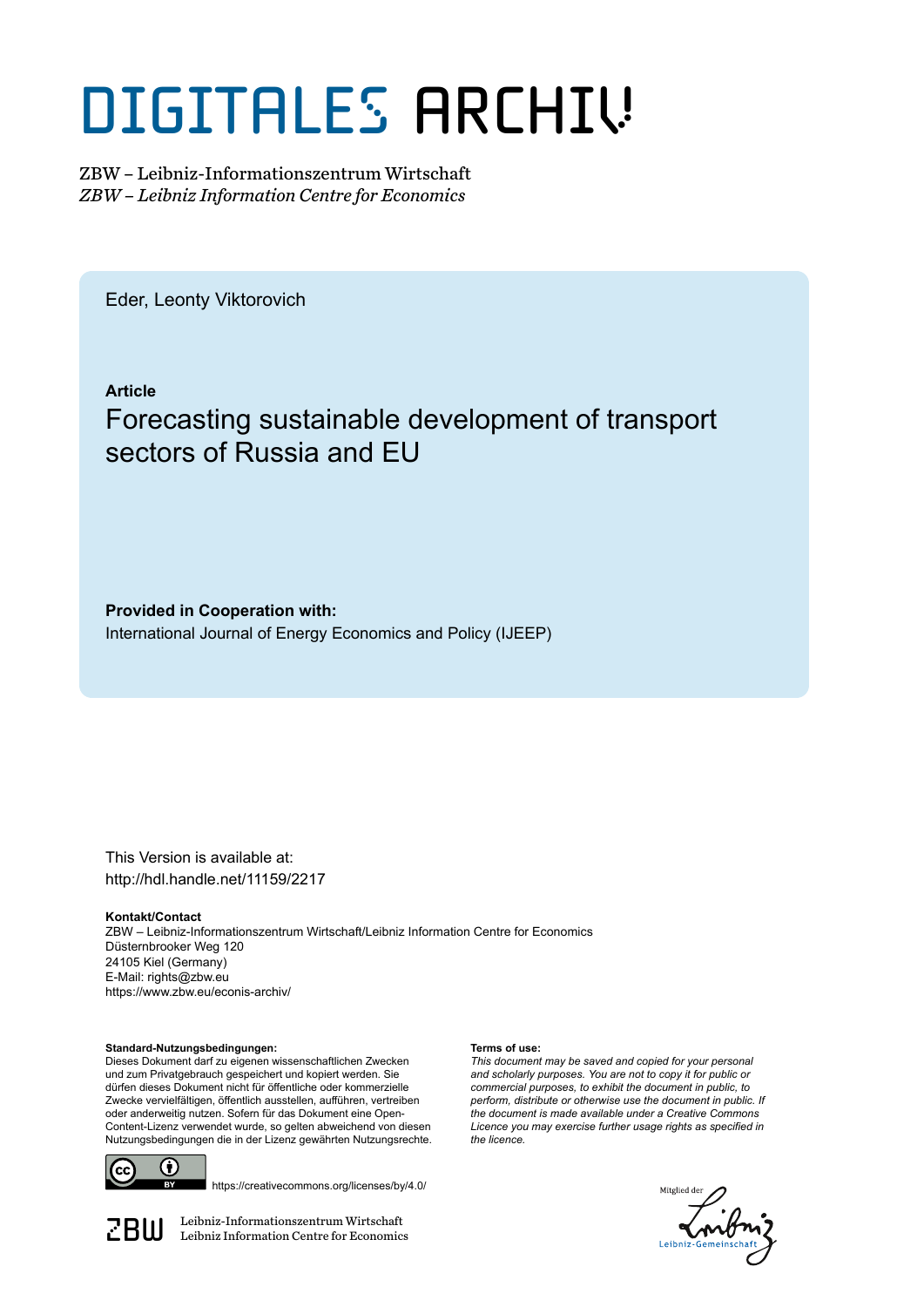

INTERNATIONAL JOURNAL OF<br>ENERGY ECONOMICS AND POLICY

 $\pmb{\varepsilon} \mathbf{J}_{\text{\tiny{EconJournals}}}$ 

**International Journal of Energy Economics and Policy**

ISSN: 2146-4553

available at http: www.econjournals.com

**International Journal of Energy Economics and Policy, 2018, 8(2), 74-80.**



# **Forecasting Sustainable Development of Transport Sectors of Russia and EU: Energy Consumption and Efficiency**

# Leonty Viktorovich Eder<sup>1,2,3\*</sup>, Irina Filimonova<sup>4,5</sup>, Vasiliy Nemov<sup>6,7</sup>, Irina Provornaya<sup>8,9</sup>

1 Economic Faculty, Novosibirsk State University, Novosibirsk, Russia, <sup>2</sup> Institute of petroleum Geology and Geophysics SB RAS, Novosibirsk, Russia, <sup>3</sup>Institute of Economics and Industrial Engineering, Novosibirsk, Russia, <sup>4</sup>Economic Faculty, Novosibirsk State University, Novosibirsk, Russia, <sup>5</sup>Institute of petroleum Geology and Geophysics SB RAS, Novosibirsk, Russia, <sup>6</sup>Economic Faculty, Novosibirsk State University, Novosibirsk, Russia, <sup>7</sup>Institute of petroleum Geology and Geophysics SB RAS, Novosibirsk, Russia, 88 RAS, Novosibirsk, Russia, 88 RAS, Novosibirsk, Russia, 88 RAS, Novosibirsk, Russia, 88 RAS Economic Faculty, Novosibirsk State University, Novosibirsk, Russia, 9 Institute of petroleum Geology and Geophysics SB RAS, Novosibirsk, Russia. \*Email: EdreLV@yandex.ru

#### **ABSTRACT**

The paper analyzes energy efficiency for the road transport of Russia and its regions against the backdrop of the ongoing processes in the EU countries. The emphasis is laid on mathematical modeling of energy consumption forecasts for the transport sector. The results show that despite the fact that economy of Russia as a whole has a relatively low level of energy efficiency however in road transport the situation is different. Total consumption of energy in Russia's transport sector is expected to decrease by 15% by 2040, despite a significant increase in the number of vehicles. However, unlike in the EU, the share of renewable sources of energy will be relatively low in the structure of energy consumption in Russia.

**Keywords:** Energy Consumption, Energy Efficiency, Road Transport **JEL Classifications:** Q35, Q42, Q47

# **1. INTRODUCTION**

Analysis of the current status of and forecasting in the energy sector is a key component in the formation of long-term policies for sustainable development of the economy (Kontorovich et al., 2016; Korzhubaev et al., 2015). An important aspect is the relationship between the economy and its major industries, energy and environment. Transport is one of the largest and strategically important industries. Given that transport is the main consumer of petroleum products, the transport sector accounts for about 30% of total energy consumption.

In order to reduce the emission of greenhouse gases, European countries have set targets for efficiency of energy consumption and widespread use of renewable energy sources, which they have achieved and become world leaders in using them.

By 2020, the goal is for at least 20% of energy consumption to be from renewable sources (Directive 2009/28/EC) and for this amount to reach 27% by 2030 (2030 Energy Strategy). Forecast of energy consumption by vehicles in Europe and in Russia and its regions is needed to determine the long-term guidelines for the development of energy markets, development of transport infrastructure, petrochemical and related industries, ecology and environment.

At the same time, Russia's economy as a whole has a relatively low level of efficiency of energy consumption. This is due to the relatively large number of factors. For Russia, it is necessary to change the paradigm of energy policy aimed at integrated and maximum effective use of fossil energy and reduce energy intensity of the economy and greenhouse gas emissions (Kontorovich et al., 2013; Kontorovich et al., 2016). However, in road transport the situation is different. The basic amount of vehicles Russia imports from the EU and Japan. This is technology transfer in goods intended for final consumption. So there is a similar dynamics is efficiency of energy resources consumption in Russia and Europe.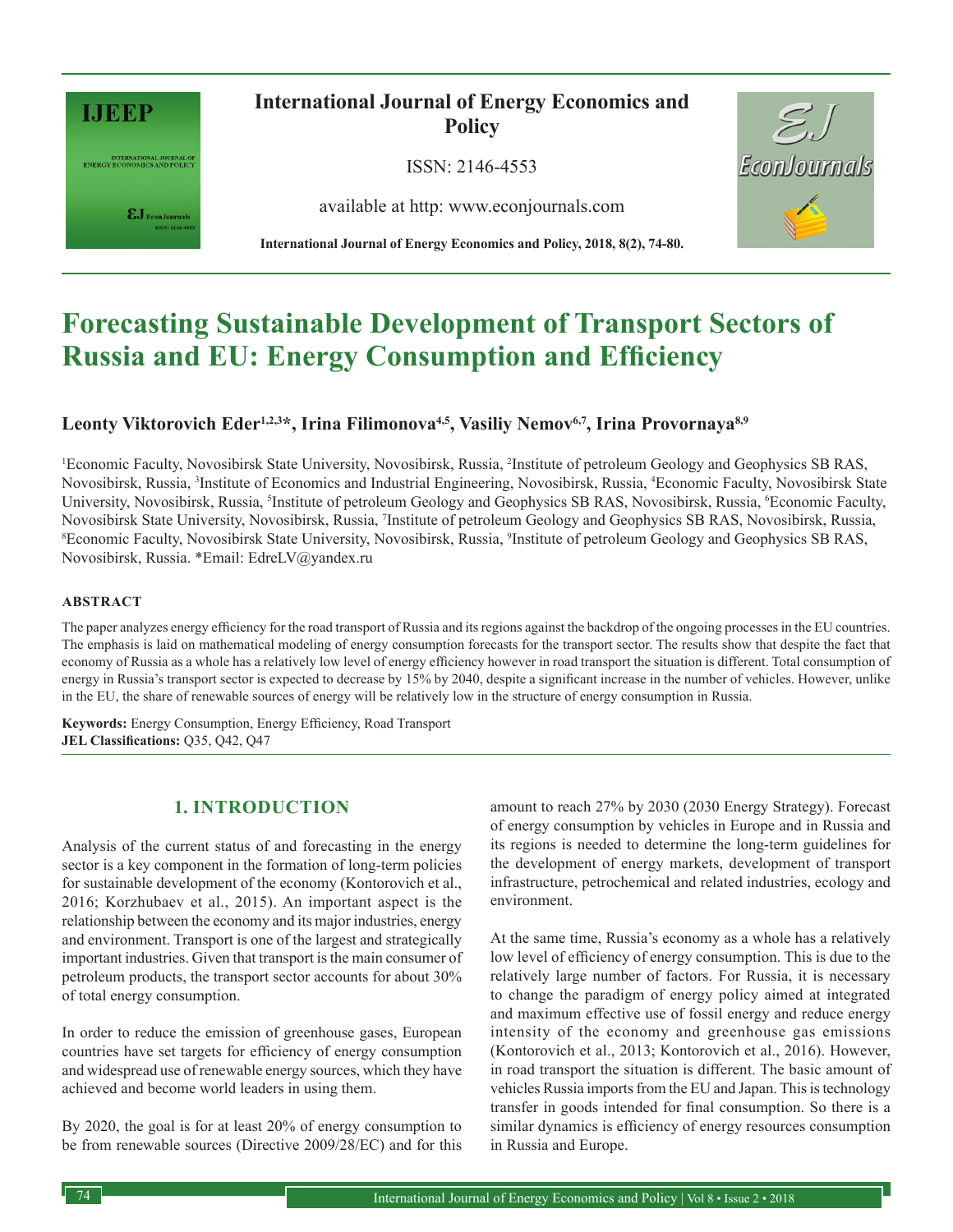The object of the study is road transport of Russia and European countries, with the methodological approaches to forecasting energy consumption by road transport being its subject.

The purpose of the study is to establish long-term trends and forecasts for the energy consumption by road transport in Russia and EU countries.

The objectives of the study include: (1) Identifying sustainable trends in the dynamics of motorization and structures of energy use in the transport sector; (2) development of methodological approaches to forecasting the energy consumption by road transport; and (3) forecasting energy and oil consumption by transport for regions of the Russian Federation.

Scientific novelty of research consists in:

- Offered directions for improvement of the methodological approach to forecasting energy consumption in the transport sector, taking into account specific characteristics of the countries and regions and prerequisites for stable trends in improving the efficiency of energy consumption by road transport;
- Multi-factor model built on the basis of established and systematized indicators, allowing to calculate the transport saturation level for the economy in the medium and long term perspective, depending on a number of selected factors;
- Formalized dynamic model for predicting the effectiveness of energy consumption per unit of vehicle in Russia, with detailiations for the federal districts in the medium and longterm perspective. The model specificity consists in nonlinearly reducing transportation energy consumption, with the rate of reduction of energy consumption depending on its initial level.

The paper is organized into following sections: (1) Is an introduction to the study; (2) is a literature review; (3) presents the data and methodology; (4) is devoted to results discussion; and (5) provides the conclusions.

# **2. LITERATURE REVIEW**

Both global and Russia's economy show persistent trends that influence differently energy consumption and structure of the road transport sector, among them are: (1) Increased number of vehicles; (2) higher engine efficiency; (3) appreciable shifts in the structure of energy consumption.

In order to determine the long-term targets of energy consumption in the transport sector of Russia it is necessary to consider global trends, especially in the EU and to determine the possibilities of their application with the specificity of Russian regions taken into account.

#### **2.1. Vehicle Quantity Dynamics**

In most developed countries the optimal vehicle saturation level per 1,000 populations has been achieved. Given that energy consumption dynamics in the transport sector is most affected by increasing engine efficiency, this results in gradual reduction of energy consumption (Arslangulov, 2009). However, in most countries with developing economies, the current level of vehicle ownership is far from saturation, while the transport fleet growth rate is consistently high. As a result, despite the developing energysaving technologies, energy consumption in transport sector is generally increasing (Eder and Nemov, 2017; Paravantis and Georgakellos, 2007).

The relationship between the number of cars per capita and gross domestic product (GDP) is not linear. The specific number of vehicles is growing relatively slow at low levels of this indicator, which is followed by about two-fold increase in an average level (from \$ 3,000 to \$ 13,000 per capita) (Liddle and Lung, 2013). With further increase in GDP per capita, there is a slowdown in growth in the number of vehicles as long as the number of cars per capita reaches a certain level, which is interpreted to be vehicle saturation level in the economy (Dargay et al., 2007). This dependence is shown in Figure 1. Notably, we used the data from countries with different income levels during the period of 1991-2013.

As a result, the relationship between the number of vehicles and the GDP per capita can be represented by an S-shaped curve. There are a lot of different functional forms that can describe such process, for example, logistics, logistics logarithmic, normal storage. Gompertz function shows the most accurate description of the level variation that is connected with motorization of population depending on the level of GDP. The function parameters allow to change the intensity of growth at different stages and the time of reaching the level of vehicle saturation, depending on the level of GDP per capita.

#### **2.2. Energy Consumption Per Unit of Vehicle**

The second important factor is to identify the laws of energy consumption dynamics per unit of a motor vehicle or specific energy consumption. The research made by the authors has shown that the dynamic trend models allow a high degree of certainty to describe the patterns of change in the share of energy consumption in developed countries, showing relatively long downward trend of this indicator (over 20 years). At this, specific energy consumption per unit of GDP is described by an exponential dependence (Eder, 2013). This means that with time, the growth of energy intensity tends to be decreasing evenly.

The duration of the energy consumption reduction dynamics in the transport sector is not as long as in economy on the whole. As a result, in addition to the exponential, energy consumption in the transport sector can be described by a number of other trends, in particular by a linear trend (Figure 2). This is because the nonlinearity can be documented for a sufficiently long period of time. Therefore, when predicting specific energy consumption in the transport sector, the dynamics of energy consumption by a vehicle unit is assumed to be described by the same laws as changes in the energy intensity for the whole economy. The basic principles of open economy and participation in international trade allow us to extend these laws to the regions of the Russian Federation (Mazurova, 2010). Most of motor vehicles are imported by Russia from Europe and Japan, which results in similarity of the energy consumption reducing processes in the transport sector, as well as European countries.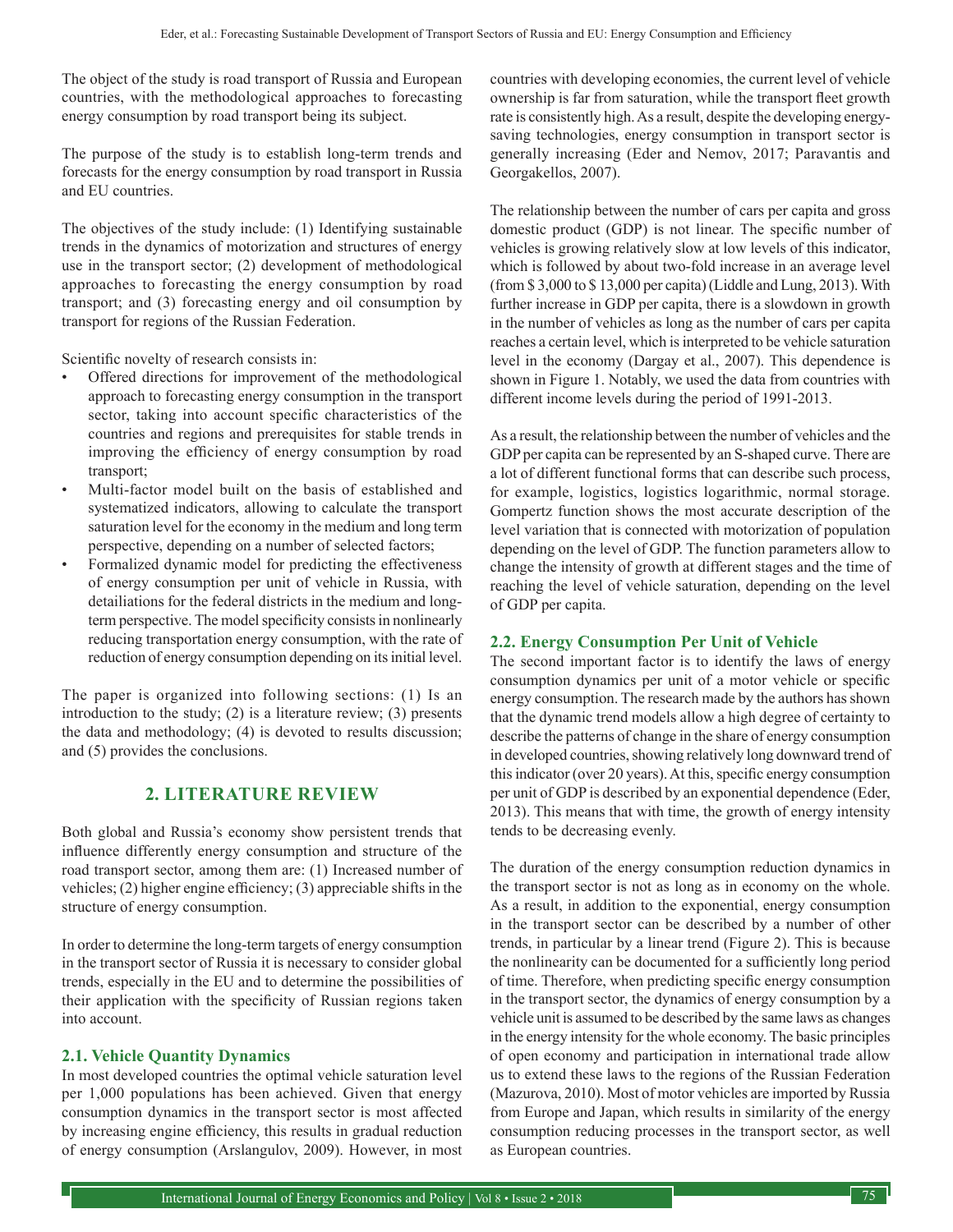

**Figure 1:** The relationship between number of vehicles and gross domestic product per capita in some countries, according 1991-2013

Source: European Commission: Eurostat. Transport statistic; World Bank Open Data: Free and open access



**Figure 2:** Dynamics of energy consumption of one vehicle in road transport in Europe, tonnes of oil equivalent per vehicle per year

Source: European Commission: Eurostat. Transport statistic; World Bank Open Data: Free and open access

#### **2.3. Changing Structure of the Energy Balance for Road Transport**

The role of alternative sources of energy (biofuels, natural gas, electricity) has been recently notably increasing in the transport sector, which is a limiting factor for an increase in demand for conventional fuels in the road sector – gasoline and diesel fuel (Andreev and Karpel, 2012).

For example, over the last three decades, the share of petroleum products was characterized by a continuous decline in the energy balance of Europe in the transport sector (Petrov, 2009). In the period from 1990 to 2005, the share of oil products in the region decreased from 98.7 to 97.2%. The period of high oil prices and the economic crisis of 2008-2009 acted

as incentive to switch to more economical alternative energy sources (Ivanov, 2011). As a result, over 5 years – from 2005 to 2010– the share of oil products fell from 97.2% to 93.5%. By 2013, the consumption of gasoline and diesel fuel accounted for 92.9% (Table 1).

The world development in the last decade is characterized by the rapidly growing consumption of biofuels in the transport sector. So, in the period of 2005-2013, the share of biofuels in the structure of energy consumption in Europe has increased from 1.1% to 4.6%. The total transportation consumption of alternative energy sources such as natural gas, biofuels, electricity in 2013 was 7.1%, whereas in 2000 their share was not >1.7%.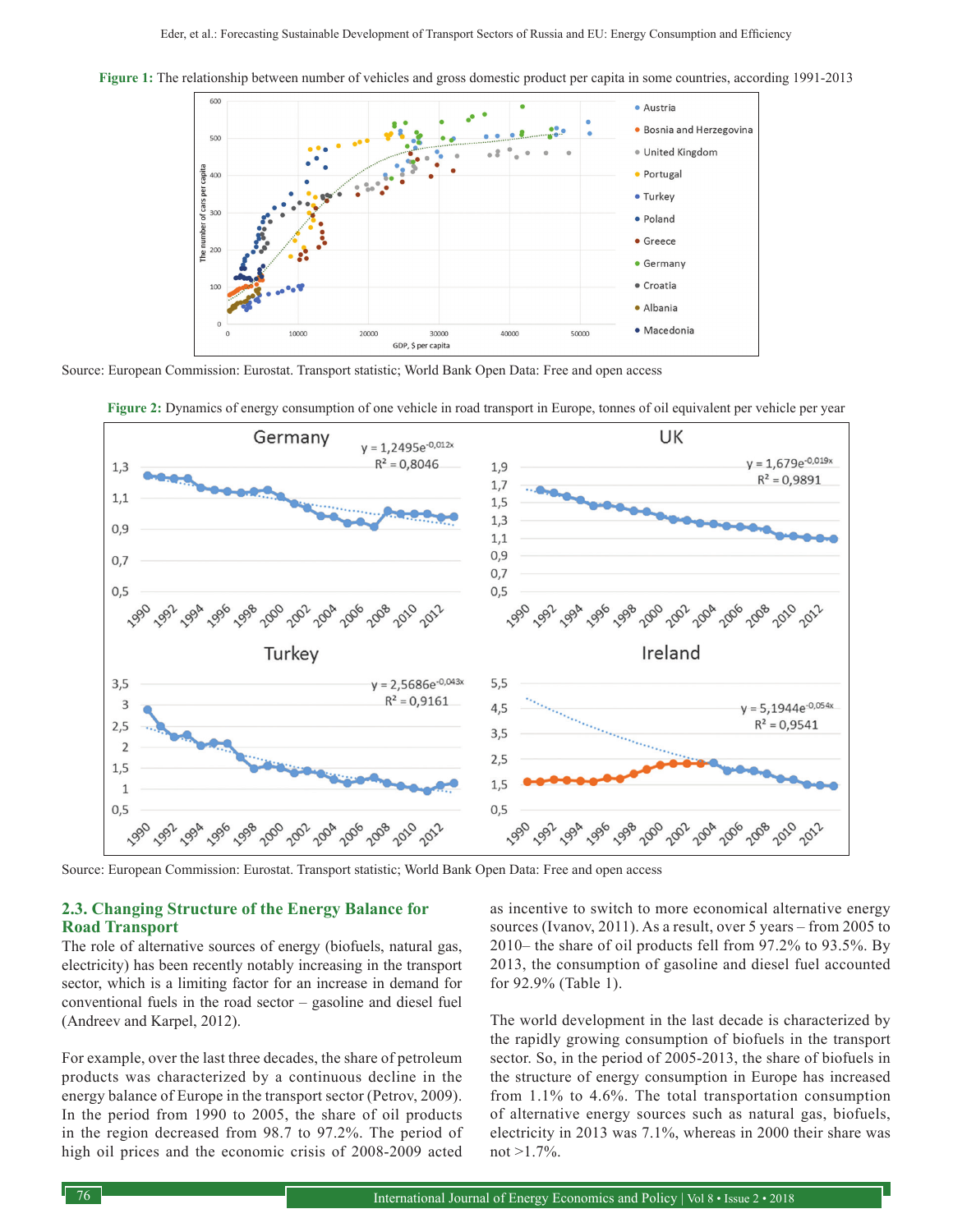|         |      |      | - - - - - - - |      |      |      |      |
|---------|------|------|---------------|------|------|------|------|
| 1990    | 1995 | 2000 | 2005          | 2010 | 2011 | 2012 | 2013 |
| 57.8    | 53.7 | 47.2 | 38.1          | 30.5 | 29.5 | 28.5 | 27.7 |
| 40.9    | 44.9 | 51.2 | 59.0          | 63.0 | 63.6 | 64.1 | 65.2 |
|         |      | 1.4  |               | 2.1  | 2.2  |      | 2.5  |
| $0.0\,$ | 0.1  | 0.2  |               | 4.4  | 4.6  | 5.0  | 4.6  |
| 0.01    | 0.01 | 0.01 | 0.01          | 0.02 | 0.02 | 0.02 | 0.03 |
|         |      |      |               |      |      |      |      |

|  |  |  |  | Table 1. The structure of fuel consumption in road transport in Europe, % |  |  |  |  |
|--|--|--|--|---------------------------------------------------------------------------|--|--|--|--|
|--|--|--|--|---------------------------------------------------------------------------|--|--|--|--|

Source: European Commission: Eurostat. Transport statistic

The share of diesel fuel tends to increase in the structure of energy consumption by transport is increasing rapidly. Diesel fuel is more economical in terms of fuel consumption (lower by 30-35% versus gasoline). In addition, diesel fuel is cheaper in European countries due to lower tax rate. As a result, the use of diesel fuel as an energy carrier in the transport sector grew from 40.9% to 65.2% in the period 1990-2013.

## **3. METHODOLOGY**

#### **3.1. Data**

The pattern of energy consumption dynamics for road transport in Europe was analyzed on the basis of the Eurostat data presented for 32 countries for the period 1990-2013.

Econometric analysis was conducted to identify factors influencing the number of vehicles per capita and the saturation level (optimal, desired number of vehicles). More than 400 indicators for 85 regions of the Russian Federation was considered in the formation of the database. Statistics taken from the "Regions of Russia. Socio-economic indicators. 2016" statistical collection and the "FEC of Russia" magazine for the period of 2012-2016 (Dargay et al., 2007; Khrustalev and Ratner, 2015).

The analysis was conducted on the basis of several factors that affect most the level of motorization in the regions of the Russian Federation. These factors are divided into the following groups: Environmental, climatic, infrastructure; institutional, technological; social; and economic. Forecasting the level of transportation energy consumption in Russia was carried out according to the federal districts.

#### **3.2. Empirical Analysis**

As was shown in the paper by Eder and Nemov (2017), the cumulative forecast for energy consumption of road transport per capita was calculated as multiplying of the total number of vehicles by energy consumption of a vehicle unit (1). In addition, the population projections were used to calculate the absolute number of vehicles in the regions. They are based on the optimistic scenario of population dynamics in Russia according to the UN.

$$
\mathbf{E}_{\mathrm{tr\,it}} = \left(\mathbf{V}_{\mathrm{it}}^{\mathrm{a}} + \mathbf{V}_{\mathrm{it}}^{\mathrm{b}} + \mathbf{V}_{\mathrm{it}}^{\mathrm{t}}\right) * \mathbf{P}_{\mathrm{it}} * \mathbf{Y}_{\mathrm{it}} \tag{1}
$$

 $E_{\text{trit}}$  – energy consumption of vehicles in region i at time t;  $V_{\text{it}}^a$ – the number of passenger vehicles per 1000 people in region i at time t (calculated by authors);  $V_{it}^{b}$  – number of buses per 1000 people in region i at time t (calculated by author); – the number of freight vehicles per 1000 people in region i at time t (calculated

by author); Y it – energy consumption for one vehicle in region i at time t (calculated by authors); Pit – predicted number of population in region i at time t (based on the forecast of the Department of economic and social Affairs of the United Nations).

#### *3.2.1. A Model for Predicting the Number of Vehicles*

A model for predicting the number of vehicles is based on the patterns of change in the number of vehicles per person depending on the dynamics of GDP per person. Gompertz function best describes this functionality:

$$
V_t = V_{\text{max}} e^{-te^{2}GDP_t}
$$
 (2)

Vt – the number of motor vehicles per 1000 people at time t; Vmax – "saturation level", desired equilibrium number of motor vehicles per 1000 people; GDPt – GDP per capita in time t; α, β  $>0$  – parameters.

The parameters of the model (2) are estimated on the basis of the analysis which reflects the dynamics of the level of motorization and GDP per capita in the regions of the Russian Federation in the period 2000-2013. The coefficients β and the saturation level  $V_{\text{max}}$  i was estimated individually for each region.

In accordance with the proposed methodological approaches, the calculation of the parameter  $V_{max}$  is based on factors characterizing the individual characteristics of the regions of the Russian Federation. The set of factors for cars derived from multivariate econometric analysis: The share of urban population (U), an institutional factor - the number of organisations using electronic document flow (H), consumer expenditure per capita per month, RUB. (D) the share of hard-surface roads (R). The highly important for Europe environmental and carbon dioxide emission indicators appeared not significant in the econometric model for Russia's regions.

The regression equation has the form:

$$
V=57.22+0.61*U+1.92*H+0.003*D+0.48*R
$$
 (3)

Similar calculations are carried out for trucks and buses. The results of estimation model (2) (the number of motor vehicles per 1000 people) and an estimate of the "saturation level" for the regions of Russia are presented in Table 2.

#### **3.3. The Model of Energy Consumption by Unit of the Vehicle**

The model of energy consumption by a vehicle unit was based on time series analysis, with subsequent plotting the for dynamic trend model.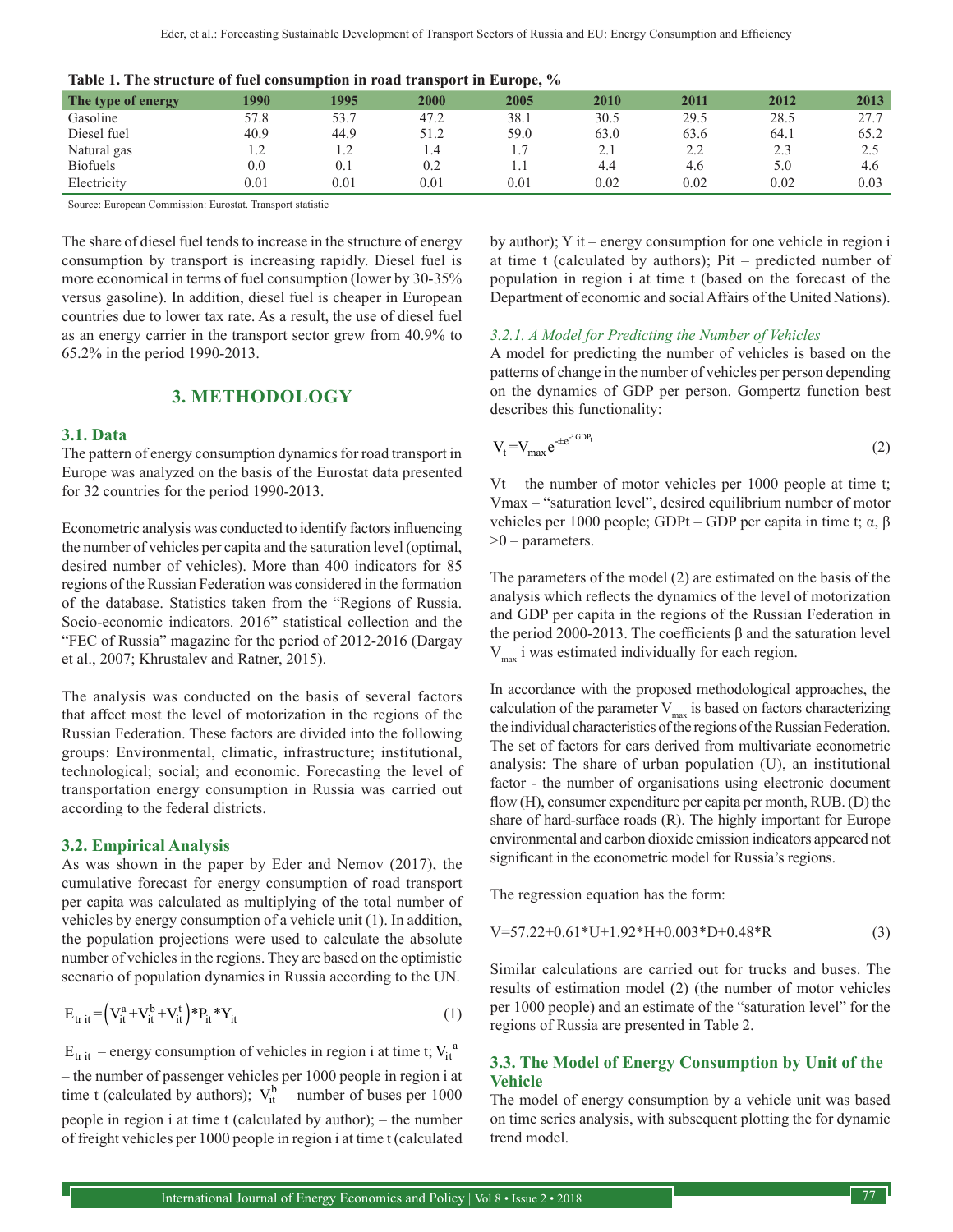**Table 2: The number of motor vehicles per 1000 people and «saturation level»**

| <b>Federal district</b>          | 2015  | 2020  | 2025  | <b>2030</b> | 2035  | 2040  | Variation (For other provinces) |
|----------------------------------|-------|-------|-------|-------------|-------|-------|---------------------------------|
| Central Federal district         | 360.0 | 371.3 | 388.8 | 407.0       | 425.4 | 443.6 | 422-514                         |
| North-Western Federal district   | 369.2 | 380.9 | 399.3 | 418.7       | 438.6 | 458.5 | 402-529                         |
| Southern Federal district        | 305.0 | 315.2 | 330.5 | 345.7       | 360.3 | 373.6 | 378-475                         |
| North Caucasian Federal district | 259.2 | 266.0 | 277.0 | 289.3       | 302.7 | 317.2 | 274-475                         |
| Volga Federal district           | 342.9 | 353.3 | 370.0 | 387.9       | 406.6 | 425.8 | 456-515                         |
| Urals Federal district           | 381.1 | 393.7 | 413.2 | 433.2       | 453.3 | 472.6 | 424-502                         |
| Siberian Federal district        | 339.8 | 350.6 | 367.6 | 385.7       | 404.5 | 423.3 | 363-496                         |
| Far Eastern Federal district     | 385.7 | 395.3 | 408.9 | 421.7       | 433.5 | 444.3 | 382-540                         |
| Russian Federation, total        | 344.8 | 355.5 | 372.2 | 389.6       | 407.4 | 425.0 | 274-540                         |

As shown in the previous section, the forecast values of consumption of energy in transport will be calculated on the basis of the exponential dependence:

$$
Y_t = \beta^* e^{-\gamma t} \tag{4}
$$

Yt – energy consumption of one vehicle in year t, o.e.; β – energy consumption of one vehicle in the initial period (period  $t=0$ );  $\gamma$  – coefficient of the intensity reduction of energy consumption.

Calculation of parameters of the exponential function for Russian's regions was carried out on the basis of obtained regularities of the effect of consumption convergence of across regions. The authors have shown the existence of the effect of beta-convergence, showing the relationship of initial level and subsequent decline in energy consumption per unit vehicle. The effect of beta-convergence allows to assess the dependence of the rate of decline of energy consumption in the region  $i(\gamma_i)$  from its initial value  $(\beta_i)$ :

$$
\gamma_{i=0.219} * \beta_i - 0.126 \tag{5}
$$

As the result, the higher is energy consumption per unit of a motor vehicle, the higher is the rate of its decline. However, when energy consumption by a motor vehicle approaches the average level of developed European countries, the rate of its decline becomes slower. To evaluate the effect of beta-convergence enables the use of trend models to predict energy consumption by road transport with a limited observation period for this indicator.

# **4. RESULTS AND DISCUSSIONS**

Forecasting the number of vehicles in the regions of the Russian Federation was carried out based on the scenario population projections published by the Department of economic and social Affairs of the United Nations. The Gross Regional Product estimates were calculated on the basis of the «Long-term forecast for the socio- economic development of the Russian Federation up to 2030» issued by the Ministry of Economic Development of the Russian Federation.

#### **4.1. Forecast of the Number of Vehicles**

A forecast made by author shows the number of motor vehicles per capita allows to draw a conclusion about the high potential for growth of motorization level and a decline in differentiation by the number of vehicles across the regions. According to the

forecast, the number of passenger cars in Russia will grow by 20% by 2040, specifically, from 43.3 million in 2015 to 52.1 million in 2040. The largest increase in vehicles will is projected for the Siberian Federal district 21.4% by 2040 (Table 2). In absolute terms, by 2040 the greatest increase in the number of passenger cars is expected in the Central Federal district and Moscow – by 876 thousand pcs.

In the Russian Federation, an increase in road transport is expected on 10.1 million units from 50.4 to 60.5 million over the period 2015-2040. The highest growth rates are predicted for the Central regions of Russia and Siberia (Table 3).

#### **4.2. Forecast of Energy Consumption Per Unit of a Motor Vehicle**

The forecast for energy consumption per unit of a motor vehicle showed a decrease in differentiation according to the Federal districts by 2040. At the same time, differentiation of Federal districts would remain, depending on economic and climatic conditions. So by 2040 the highest level of energy consumption per vehicle will remain in the North-Western and Urals Federal districts – about 1.1 tons of oil equivalent to one vehicle per year (Table 4).

## **4.3. Forecast of Change of Structure of Consumption of Energy in Transport**

Analysis of tendencies of changes in the structure of energy consumption in transport has allowed to execute the forecast for the medium term. The share of alternative sources energy (LPG, natural gas, biofuels, electricity) in road transport in 2020 will increase to 9.7%, in 2040 - 24%. In the structure of energy consumption will be a significant reduction share of gasoline to 11.4% by 2040. The share of diesel fuel will increase up to 2027 to the level of 69.1%. However, an increase in the consumption of alternative energy sources will lead to stabilization and further reduction of the share of diesel fuel to the level of 64.6% by 2040 (Table 5).

Energy efficiency in transport and the active introduction of alternative motor fuels, primarily methane, will reduce the consumption of gasoline and diesel fuel by motor transport (Kontorovich et al., 2008). Therefore, by 2040 the consumption of petroleum products by road will be reduced from 63.2 million tons of oil equivalent to 44.1 million tons of oil equivalent (Table 6). The share of oil products in the structure of energy consumption in the road sector at the end of the forecast period will be reduced to 80%.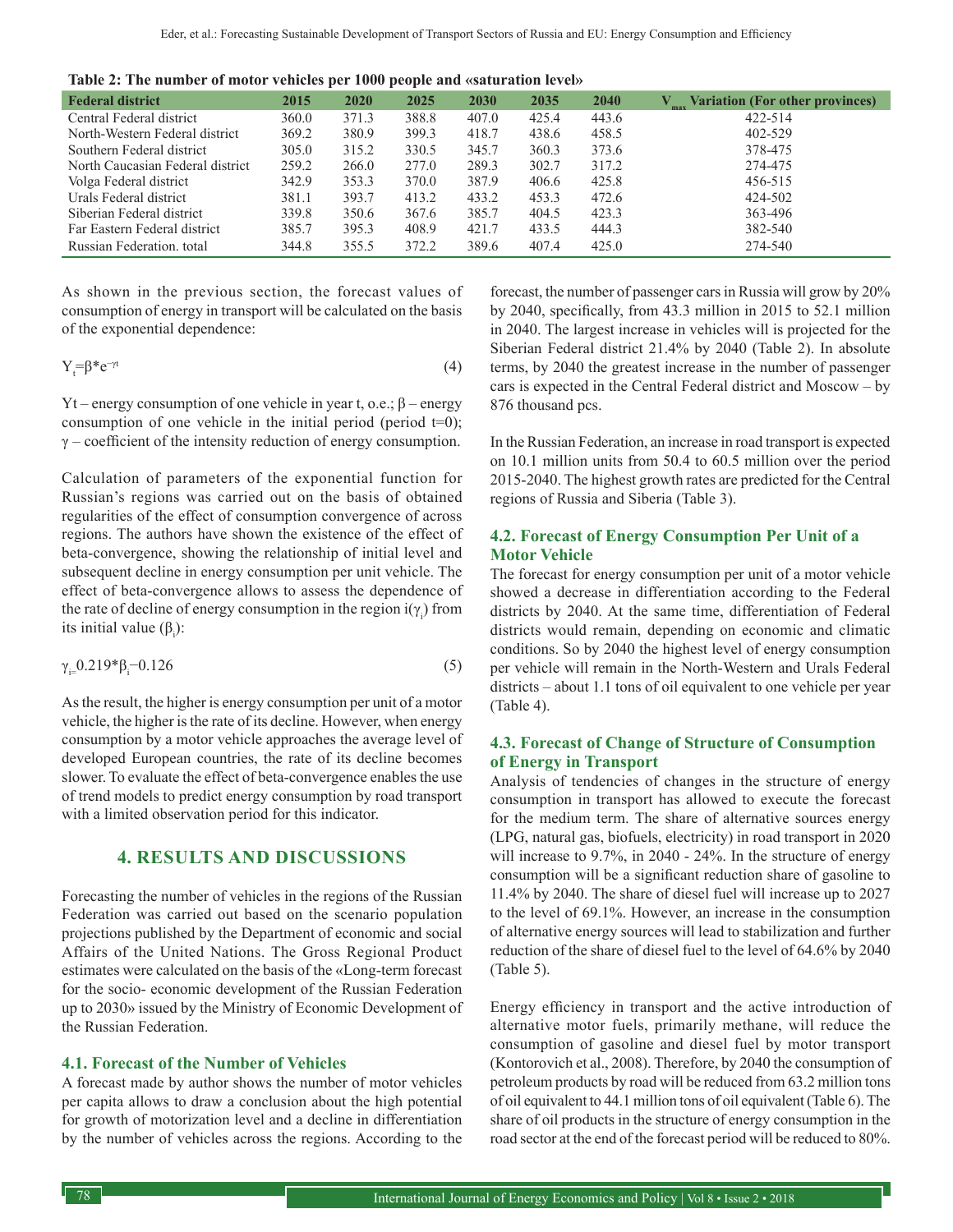| <b>Federal district</b>          | 2015  | 2020  | 2025  | 2030  | 2035  | 2040  | 2040/2015,% |
|----------------------------------|-------|-------|-------|-------|-------|-------|-------------|
| Central Federal district         | 14022 | 14451 | 15034 | 15578 | 16154 | 16803 | 119.8       |
| North-Western Federal district   | 5111  | 5269  | 5488  | 5695  | 5919  | 6173  | 120.8       |
| Southern Federal district        | 4971  | 5133  | 5347  | 5537  | 5724  | 5922  | 119.1       |
| North Caucasian Federal district | 2503  | 2567  | 2656  | 2746  | 2850  | 2980  | 119.0       |
| Volga Federal district           | 10189 | 10492 | 10915 | 11326 | 11779 | 12306 | 120.8       |
| Urals Federal district           | 4678  | 4829  | 5035  | 5226  | 5424  | 5642  | 120.6       |
| Siberian Federal district        | 6563  | 6767  | 7049  | 7321  | 7615  | 7950  | 121.1       |
| Far Eastern Federal district     | 2395  | 2453  | 2522  | 2574  | 2625  | 2684  | 112.0       |
| Russian Federation, total        | 50433 | 51961 | 54047 | 56004 | 58090 | 60459 | 119.9       |

#### **Table 4: Forecast of energy consumption per unit of a motor vehicle, toe/vehicle**

| <b>Federal district</b>          | 2015 | 2020 | 2025 | 2030           | 2035 | <b>2040</b> |
|----------------------------------|------|------|------|----------------|------|-------------|
| Central Federal district         | 1.23 | 1.15 | 1.07 | 1.00           | 0.93 | 0.87        |
| North-Western Federal district   | l.50 | 1.40 | 1.31 | $\frac{1}{22}$ | .14  | 1.06        |
| Southern Federal district        | 1.43 | 1.34 | l.25 | 1.16           | l.08 | 1.01        |
| North Caucasian Federal district | 0.60 | 0.56 | 0.52 | 0.49           | 0.45 | 0.42        |
| Volga Federal district           | 1.36 | 1.27 | 1.18 | 1.10           | 0.03 | 0.96        |
| Urals Federal district           | 1.51 | 1.41 | 1.31 | 1.22           | .14  | l.06        |
| Siberian Federal district        | 1.44 | 1.34 | 1.25 | 1.17           | .09  | 1.02        |
| Far Eastern Federal district     | 1.36 | 1.27 | 1.18 | 1.10           | 0.03 | 0.96        |
| Russian Federation, total        | 1.33 | 1.24 | 1.16 | 1.08           | . 01 | 0.94        |

#### **Table 5: Forecast of the structure of energy consumption in the road sector of Russia,%**

| The type of energy                              | 2020 | 2025 | 2035 | 2040 |
|-------------------------------------------------|------|------|------|------|
| Petroleum products (gasoline, diesel fuel, LPG) |      | 90.5 |      | 80.6 |
| Other (biofuels, natural gas, electricity)      |      |      |      | 20.0 |

**Table 6: Forecast demand for gasoline and diesel fuel by motor transport of the Russian Federation, differentiated by Federal districts, mln ton**

| <b>Federal district</b>          | 2015 | 2020 | 2025                 | 2030 | 2035 | 2040 | 2040/2015,% |
|----------------------------------|------|------|----------------------|------|------|------|-------------|
| Central Federal district         | 17.2 | 16.2 | 15.3                 | 14.2 | 13.1 | 12.0 | 69.7        |
| North-Western Federal district   |      | 6.7  | 6.3                  | 5.9  | 5.4  | 5.0  | 70.2        |
| Southern Federal district        | 6.6  | 6.2  | 5.8                  | 5.4  | 5.0  | 4.5  | 69.3        |
| North Caucasian Federal district | l 4  | 1.3  | $\lfloor .2 \rfloor$ | 1.1  | 1.0  | 1.0  | 69.2        |
| Volga Federal district           | 12.8 | 12.0 | 11.3                 | 10.5 | 9.8  | 9.0  | 70.2        |
| Urals Federal district           | 6.5  | 6.1  | 5.8                  | 5.4  | 5.0  | 4.6  | 70.1        |
| Siberian Federal district        | 8.7  | 8.2  | 7.8                  | 7.2  | 6.7  | 6.1  | 70.4        |
| Far Eastern Federal district     | 3.0  | 2.8  | 2.6                  | 2.4  | 2.2  | 2.0  | 65.1        |
| Russian Federation, total        | 63.2 | 59.5 | 56.1                 | 52.2 | 48.2 | 44.1 | 69.7        |

# **5. CONCLUSION**

The transport sector is one of the largest areas of energy consumption in the economy. Transport is the main sector that consumes oil. The main factors which influence energy consumption in transport are: (1) Quantity of vehicles, (2) energy consumption per a unit of motor vehicle, (3) the structure of energy consumption in transport.

High oil prices in the period 1999-2008 stimulated improvement of the energy efficiency in the transport sector. At the result of introduction of energy-saving technologies and production of more fuel-efficient vehicles the consumption of energy is reducing in the transport sector of countries with relatively low growth of number of vehicles. In addition, changes in the structure of energy in the road transport sector have become more intensive over the past 15 years. These processes actively influence energy

consumption in transport in Russia too. By 2040, in Russia, despite the significant increase in vehicles, the total consumption of energy in transport is expected to decrease by 15% compared to 2015.

Since the 2000s, the processes of energy sources diversification have been observed against the backdrop of stricter environmental requirements for vehicles and high petrol prices. However, in Russia's structure of energy balance in the transport sector dominance of the traditional automotive fuels (gasoline and diesel) is expected by 2040. Despite the high rate of increase in the share of other energy sources such as natural gas, electricity, their wide distribution is limited by the low level of infrastructure development and insufficient incentives to their use by the government. As a result of improved efficiency of vehicles and diversification of energy sources, the demand for traditional automobile fuel by 2030 will be reduced by 16% to 52.2 million tons per year.